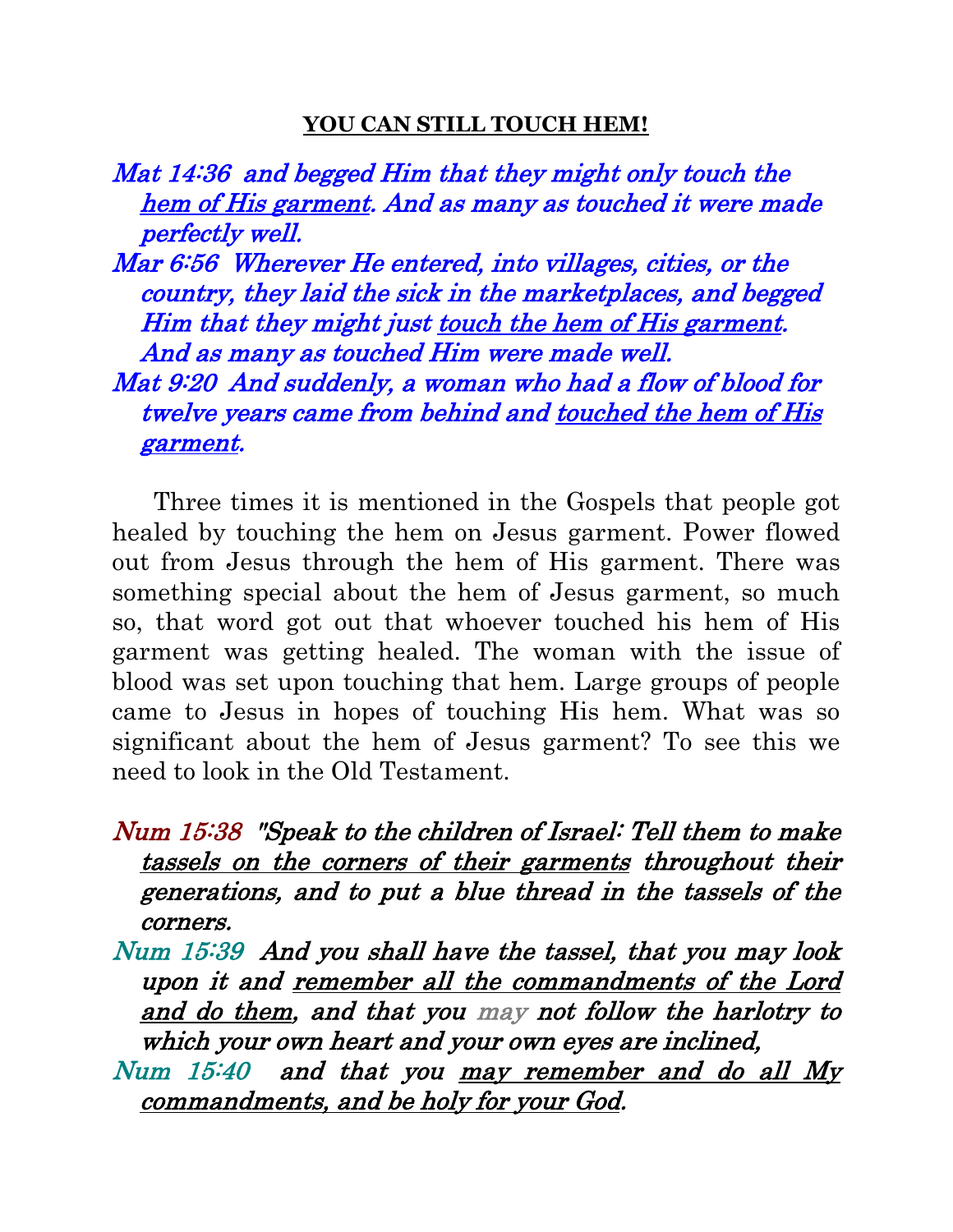Every Israelite was commanded by God to have a blue hem made on their tunics which had tassels hanging from them. These tassels had blue thread in them. God commanded these to be made for a memorial to keep God's laws and to be holy. In Jesus day the Pharisees had broadened their hem quite a bit to draw attention to it. It was their sign that they were keepers of God's law and were holy. The broader your hem and the longer your tassels the more holy you appeared and declared yourself to be. Things have not changed much today! The hem in a Jew's garment was a sign of His total commitment to God and their holiness before the Lord.

 This was the hem which Jesus wore which people desired to touch because all who touched it were made perfectly well and delivered of their affliction. People were coming to Jesus and grabbing hold of his tassels and being healed. Why was such power being released through the hem in Jesus garment? It was because the hem represented one's keeping of God's law and their holiness. It stood for their commitment to God's will and righteousness. The hems of the Pharisee's never healed anyone, even the real big ones! This is because none of the Pharisees fully kept the Law and all fell short of God's holiness and righteousness. They were all unclean to God and undeserving of His blessings. There was something different about Jesus' hem. It truly represented the One who fully kept all God's commandments and lived in utter holiness before God. He was altogether righteous in every aspect. He was separate from sinners and holy. Jesus wore the blue border and blue threads in his tassels because blue stood for what was heavenly. Jesus came from Heaven to bring perfect righteousness to man. It does not come from the Earth or man. It comes out of heaven from God to man. The High Priest in the Old Testament wore a blue robe under his ephod. This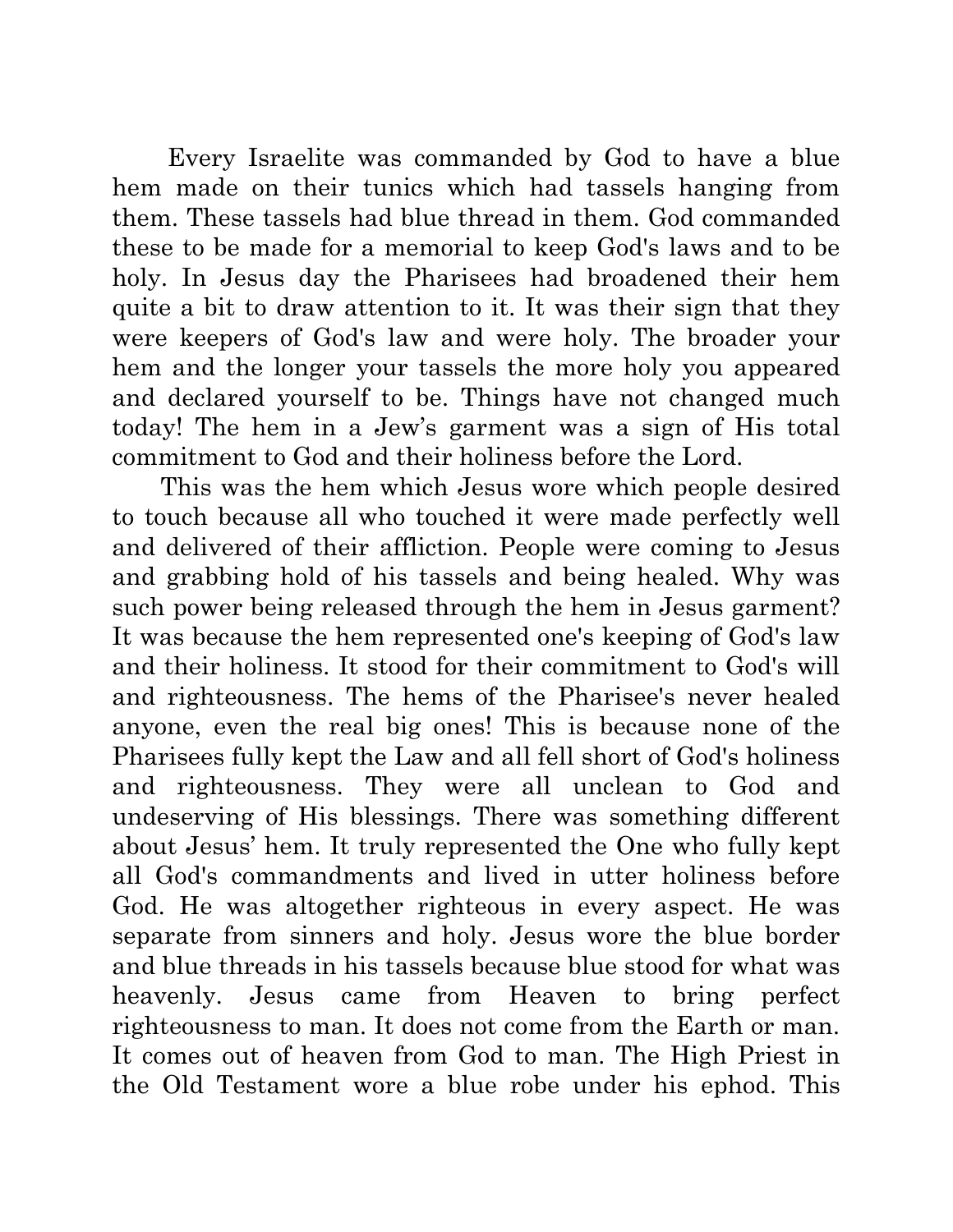represented holiness that comes from God above. Jesus wore blue on his hem and tassels. This was to represent that Jesus was our High Priest that bore our sins and transgressions and in turn gave us His perfect righteousness.

 When people placed their faith in the hem of Jesus garment and touched it they were taking hold of Jesus perfect righteousness before God. They grabbed hold of Jesus perfect standing before God in their behalf as their priest. They were taking hold of God's righteousness.

 All Jews wore similar garments but none brought healing except Jesus' hem. No Jew could place their faith in their own holiness and touch their own hem and be healed. It was touching the hem of Jesus that brought forth God's delivering power. There is no power in your own hem. Your own performance is wholly lacking to receive from God just as the Pharisee's hem's lacked power.

 Too often, when we go to God we come to him based upon our performance of His law and commandments in hopes of receiving from Him. We often try to make our hems large and noticeable but they are powerless before God to receive from Him. We must humble ourselves and come to Jesus and touch His hem. We must put our entire faith upon His perfect performance before God on our behalf.

 There were two things people did to receive the miracle power of God from Jesus. They earnestly desired to touch His hem. They very strongly felt their own lack and dire need for what Jesus had. Only those that were willing to humble themselves came to touch the hem of Jesus. See, the hem of Jesus from which hung the tassels were very near to the ground. In order to grab these tassels you had to bend down low or get on your knees. You had to humble yourself deeply to receive the virtue. This is something the Pharisee's would never do! It is only when we deeply realize our lack and cast